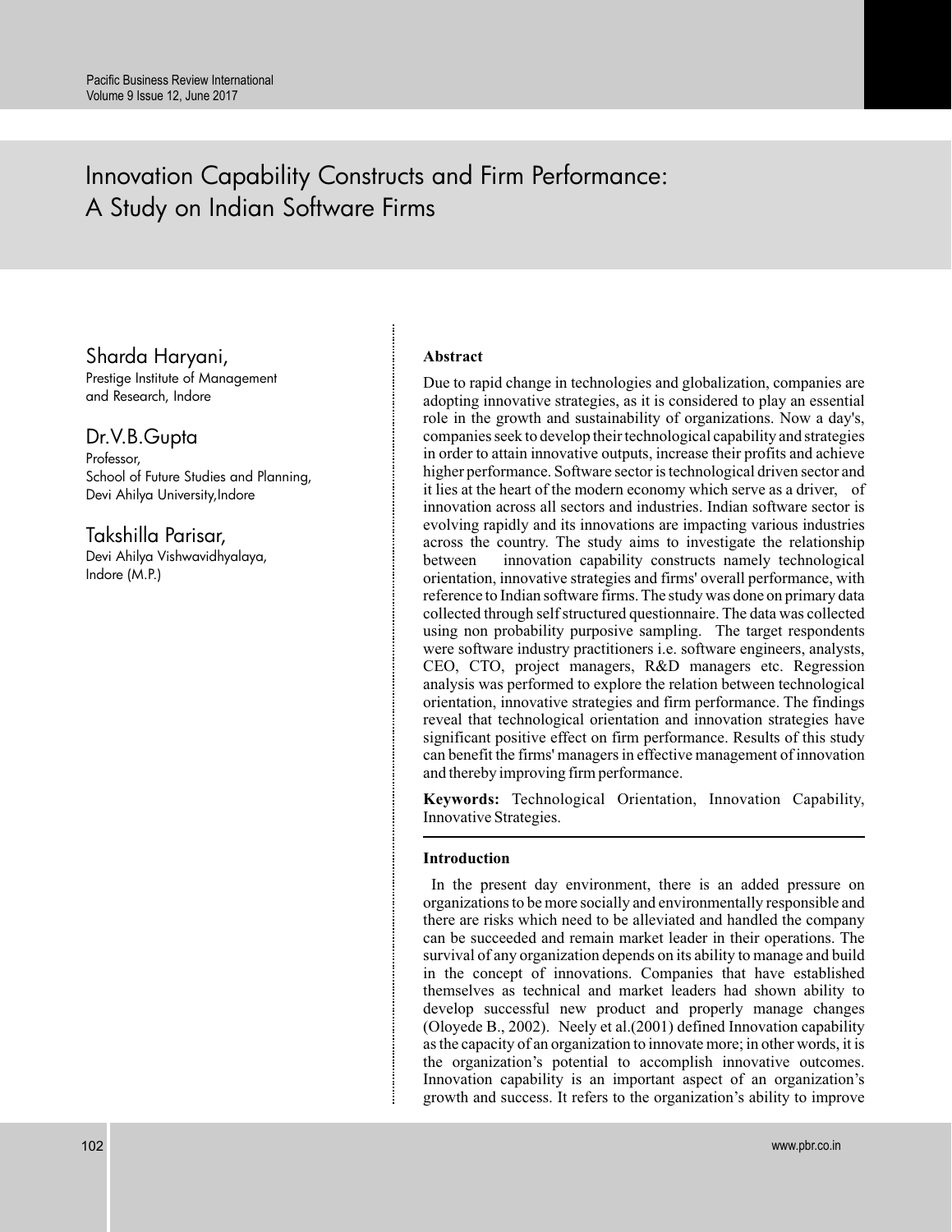existing products or technologies or to create new ones. According to the OECD's Oslo Manual (OECD, 2005), innovation means the development of technologically new products and processes and significant technological improvements in products and processes. In order to achieve innovative outputs, increase profits and achieve higher performance, many companies are trying to develop their innovation capability.

Innovation capabilities of firms may be exploited to increase operational efficiency and to explore new opportunities for revenue generation. Firms try to implement a variety of strategies to leverage their capabilities, such as portfolio Strategies like divestment, acquisition, alliance, new product development, growth strategy like consolidation, withdrawal, launching new products, entering new markets, Business strategies like cost focus, differentiation or hybrid, technological strategies like adoption of new technology, and financing strategies like debt rescheduling, raising equity. New strategies are implemented to improve the revenue generation and efficiency. Technological orientation is an important component in the progress of human societies. Technological innovation is a comprehensive set of characteristics of organization facilities and supports its technological adoption strategies (Burgelman et al., 2004). Researchers and institutions have developed different approaches to audit a firm's technological innovation capability. Chidamber and kon (1994), Gatingonand Xuereb (1997) and Berm and Voigt (2009) in their researches has found that maximizing innovation is an important strategy for success in the marketplace. An increasing number of studies have discovered the impact of strategic orientations and technology orientation on innovation and business performance.

Virtually, in every industry, from aerospace to pharmaceutical and from banking to computer, the dominant companies had demonstrated an ability to innovate. The software sector is evolving rapidly and its innovations are impacting various industries across the world. Software sector is not only a highly innovative and economically important sector in its own right, but, it is also an important element of innovation in other sectors. Many process and structural innovations depend heavily on organizational changes that are facilitated by software innovations. This ubiquity of software further demanded continuous innovation in software more than ever before. The study is undertaken to establish a better understanding of the innovative performance of Indian software companies. The software industry is at the combination of both service and product industries (Hoch et al.,1999). It has an important position within sector hierarchy and it has impact on other manufacturing industries also. Therefore, researches and studies should be intensive. But, there are insufficient researches and studies related to software industry in the literature, and lack of such studies constitutes the attention

towards the importance of software industry and guide to firms in developing countries, like India. Software companies are important engines for innovation and technological advancement. From a core-competence view, it is interesting to investigate the links between the technology orientation of companies, their strategies and firm performance. Firm Performance outcomes in this study include sales, profit and market share achieved. The study explore whether such links exist in an emerging market context. Firms need to have new product and service development structures that are balanced with a appropriate combination of internal technologies and external needs (Shepherd and Ahmed, 2000). So, successful innovation requires the firm to connect technological and market opportunities for better firm performance (Nemet,2009).

### **Literature Review**

Innovation capability plays a vital role in enhancing a firm's innovation skills. According to Lawson and Samson (2001) innovation capability is the ability to continuously transform knowledge and ideas into new products, processes and systems for the advantage of the organizations and its stakeholders. Innovation capability varies according to the type of innovation (such as product innovation or process innovation), and also differs from firm to firm; it can be specified through multiple factors (Saunila et al.,2014).Authors such as Lawrence and Lorsch (1967), Prahalad and Hamel (1990),Kogut and Zander (1992) considered innovative capability as a key for competition.

According to Adler and Shenbar (1990), innovative capability is defined as the capacity of developing new products satisfying market needs; applying appropriate process technologies to produce these new products; developing and adopting new product and processing technologies to satisfy the future needs; and responding to accidental technology activities and unexpected opportunities created by the competitors. Kogut and Zander (1992) defined a firm's innovative capability as its ability to mobilize the knowledge included its employees and combine it to create new knowledge resulting in product or process innovation. Un (2002) stated that this capability is dynamic capability and it involves interaction between firm's internal knowledge and the demands of the external market. Innovative capability of a firm is highly contingent upon the level and the types of resources and other competencies of the firm (Neely et al., 2001), as well as on the extent to which the firm's management successfully integrate and manage such resources (Lawson and Samson, 2001).

Schumpeter (1934) suggests a range of possible innovative capability alternatives, namely developing new products or services, developing new methods of production, identifying new markets, discovering new sources of supply, and developing new organizational forms. Capon et al. (1992) adopted three dimensions of organizational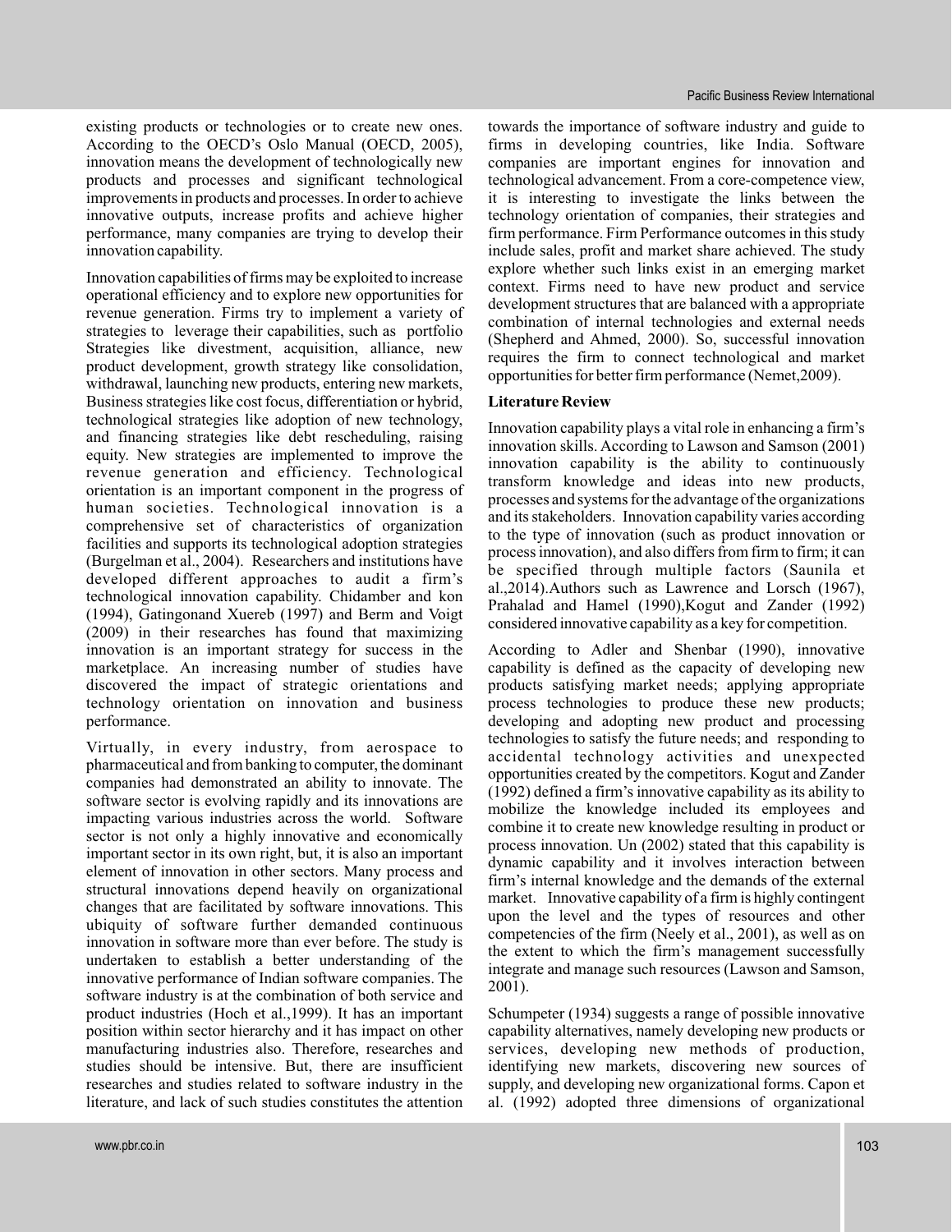innovativeness: market innovativeness, strategic tendency to pioneer, and technological sophistication. Environmental volatility, organizational munificence, size, slack, structure, culture, and leadership factors have been found to influence a firm's propensity to innovate (Damanpour 1991; Subramanian and Nilakanta 1996). The software industry is characterized by a high rate of product and process innovations, high knowledge intensity, rapidly shrinking product and technology life cycles, global market (Nambisan, 2002).Software firms have significant experience in adopting innovative practices for designing and developing products (Nambisan, 2002). Our study mainly focuses on innovation capability constructs namely technological orientation, innovative strategies and firm performance in context to Indian software firms.

Technology orientation in this study is concerned with the utilization of technology to facilitate innovation and innovative behavior within and between organizations. Technologies such as virtual reality (Watts et al., 1998) and group work software (Klein and Dologite, 2000; Pissarra and Jesuino, 2005) all have a place in the innovation process. In most studies, process innovativeness is considered as a sub-element of technological innovativeness. According to Kitchell (1997) technological innovativeness is best examined in light of the nature and process of innovation adoption. Avlonitis et al. (1994) consider technological innovation challenges in relation to machinery and production methods as measures for technological innovativeness. In various studies, technology is discussed as an output of innovation (Erdener and Dunn, 1995).This study is concerned with its role as an influencing factor on firm performance.

Strategies in this study refer to aspects of the corporate strategies for future benefits of the organization (Damanpour and Evan, 1984; Read, 2000; Martins and Terblanche, 2003) and their impact on the management of innovation. It also refers to the dissemination of the strategic vision throughout the organization. According to Markides, (1998), strategic innovation is about "a fundamental reconceptualization of what the business is all about that, in turn, leads to a dramatically different way of playing the game in an existing business". Strategic innovation takes place when a company identifies gaps in industry positioning, rectify them, and become the new mass market. Besanko et al. (1996) define strategic innovation as the development of new competitive strategies that create value for the firm.

To evaluate relative overall performance, the improvement in sales, market share, profits, quality of products, costumer relationship, skill of employees and turnover of company within a three years time period has been considered as benchmark for innovations. Many quantitative measures have been considered in previous studies related to innovation management. The literature indicated factors

such as size (Mansfield, 1963), age (Nejad, 1997), growth rate (Smith, 1974), profitability (Mansfield et. al.,1971), earnings from exports (Calvert et al., 1996) and foreign capital involvement as determinants of innovation. The number of new products developed in the last few years as a percent of current sales (Lawrence and Lorch,1967), the number of significant innovations during a period of time(Mansfield,1968) and measures of manpower, raw materials, supplies, and machines, can also be used to compare the marketable outputs. Market share is also used to evaluate the relative strength of marketable outputs (Rochwell and Particelli,1982).

### **Research Objective**

The objective of the study is to explore the relationship between the innovation capability constructs namely technological orientation, innovative strategies and firm performance, in context to Indian software companies.

### **Development Of Hypothesis**

Technological orientation of the firm is an important factor in developing new processes, products and services (Henard and Szymanski, 2001; Zhou et.al., 2005). Attitudes to technology and innovation can determine the firm's achievement of competitive advantage (Hitt, Hoskisson and Ireland, 1990). Firms that proactively acquire new and advanced technologies might be more innovative owing to their emphasis on applying these technologies to developing new processes, products and services to meet customer needs (Cooper, 1994). The level of technology orientation of a firm has a significant influence on its ability to innovate and is viewed as being a source of competitive advantage (Humphreys et.al., 2005), which can lead to better business performance (Voss and Voss, 2000). Technological adoption and/or development in India vary for different companies, due to a dynamic and a highly competitive marketplace and rapid technological changes. These factors may influence long-term investment in technological resources and capabilities and in turn financial performance of the company (Grant et.al.,2007, Hamel and Prahalad,1994). The studies guide to propose the following hypothesis:

H1 : Technology orientation exhibits significant positive effect on a firm's performance.

The importance of innovative strategies as complements to innovation is well recognized. The importance of maintaining a competitive position in the production arena is emphasized by Teece (1986), who notes that "innovating firms without the requisite strategies may die, even though they are the best at innovation." The studies by Desai ( 2000), Kraus et.al, (2006) indicates that several performance benefits are attributed to strategic planning . They hypothesize that strategic planning is a management tool which cushions businesses from unstable and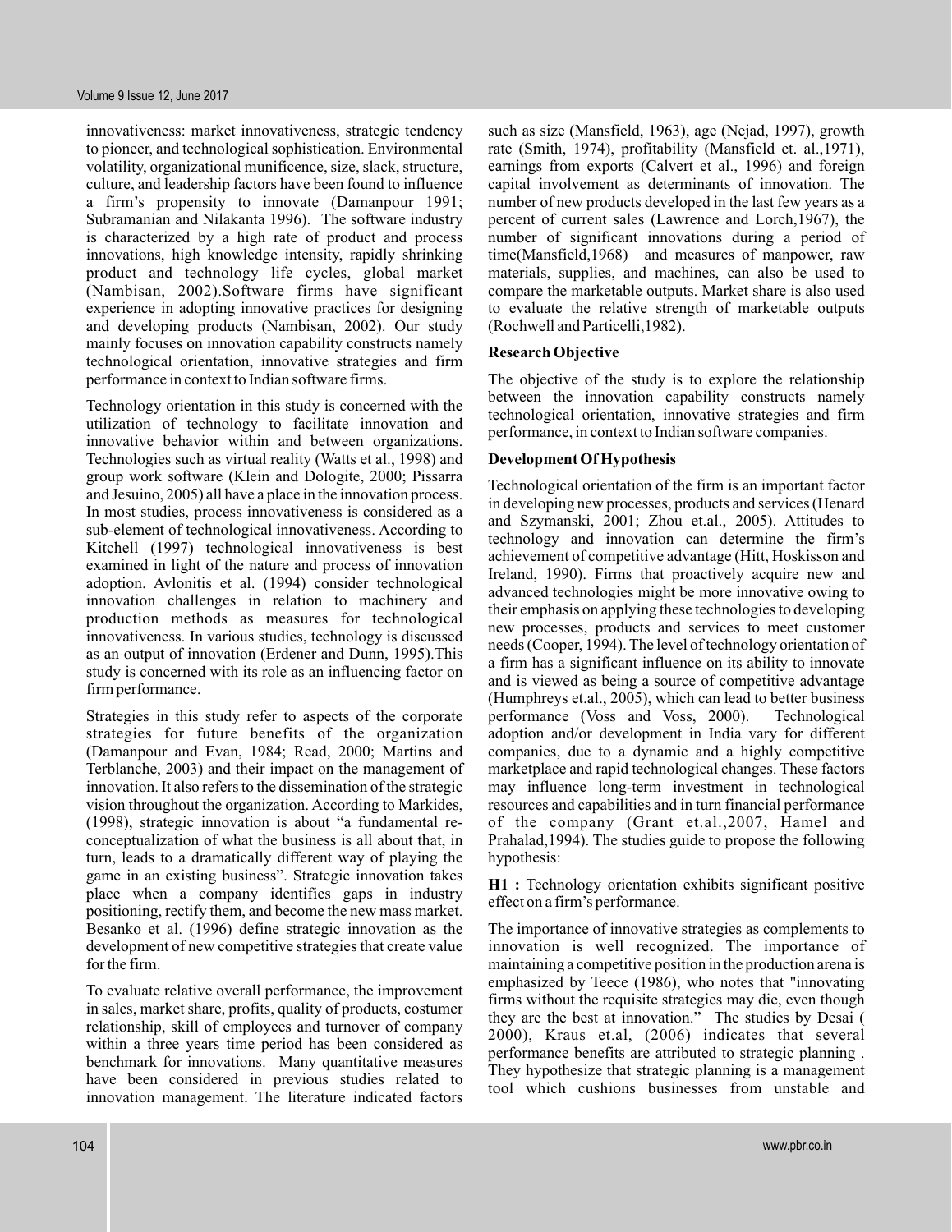competitive markets. Schraeder (2002) also found that strategic planning provides an operational framework which allows an organization to enjoy competitive advantages and improved performance. Thus, this leads to develop the hypothesis given below

H2: Innovative Strategies exhibits significant positive effect on a firm's performance.

### **Research Methodology**

An exploratory study was carried out on Indian Software companies registered with National Association of software and Service Companies (NASSCOM). The study was limited to IT services and Software product companies. The target respondents were software industry practitioners i.e. software engineers, analysts, project managers, R&D managers, CTO, CEO, etc. Non-probability purposive sampling was used for data collection. The data was collected through a questionnaire developed from the depth interviews with software professionals and by exploring existing scales of innovation in literature, including The Innovation Audit tool by Chiesa(1996),Inventory of Organizational Innovativeness by Tang (1998) Oslo Manual: Guidance for Collecting Innovation Data (OECD), CENTRIM innovation tool (McAdam et al., 2004) and the Business Excellence Model for small businesses (EFQM,2005). Wide range of items based on five point Likert scale were extracted. The content validity of the survey was established by grounding it in the existing literature. The initial scales were then tested and refined via a pilot study. A multi-disciplinary consultant team, involving the four academics and eight software professionals were consulted to investigate the comprehensiveness, appropriateness, and possible overlap of the items. Finally, total 24 items based on five point likert scale anchored from strongly disagree to strongly agree were considered in the study. Technology orientation consists of seven items in responses to survey questions relating to advanced technological position, adoption, training to employees and R&D budget. Innovative strategies consist of seven items relating to strategic planning about marketing techniques, competitors and future benefits. Firms' financial performance within a three-year time period was measured using an ten -item scale in responses to survey questions about performance<br> **Dependent Variable: Performance** 

measures including sales, profits, turnover and market share(refer questionnaire in annexure). Data was collected online through a link to questionnaire which was mailed to software companies registered with NASSCOM in India. The mail clearly mentions the purpose and objectives of the study. After several follow-up through e-mails and phone calls, a total of 254 responses were received. The reliability of the questionnaire was assessed by cronbach alpha test and was found to be 0.939. The alpha value of construct technological orientation construct was 0.943, innovative strategies construct was 0.937 and that of firms performance construct was 0.845. All the values were found to be greater than the threshold value of 0.7.The data was then subjected to correlation and multiple regression analysis.

### **StatisticalAnalysisAnd Results**

### **Correlation Matrix**

The Karl Pearsons correlation coefficient between technological orientation and firm performance was found to be 0.621 which is significant at 0.01 level. The correlation coefficient between innovative strategies was 0.444 significant at 0.01 level. The correlation matrix provides initial support for the hypothesis that firms performance is positively related to innovation capability constructs technological orientation and innovative strategies.

### **Multiple RegressionAnalysis**

### **Assumptions Of Multiple RegressionAnalysis**

### **OutliersAnd Normality Of Variables**

Casewise examination using Mahalanobis distance and Cook's distance was done to remove the outliers. Eleven cases with a Mahalanobis score greater than 5.99 (critical chi-square value with two degree of freedom at 0.05 level) were found as an outliers and were not considered in the analysis. Regression assumes that variables should have normal distributions. Non-normally distributed variables (highly skewed or kurtotic variables, or variables with substantial outliers) can distort relationships and significance tests. ). Histograms and P-¬P plots were used to examine the normality of the residuals. Figure 1shows the P-  $\neg$  P plot for our model. The dots hover fairly close to the diagonal line indicating normality in the residuals. The normal curve in histogram further confirms the normality of data (refer figure 2).



**Figure 1 Normal P-P plot of Regression standardized Residuals**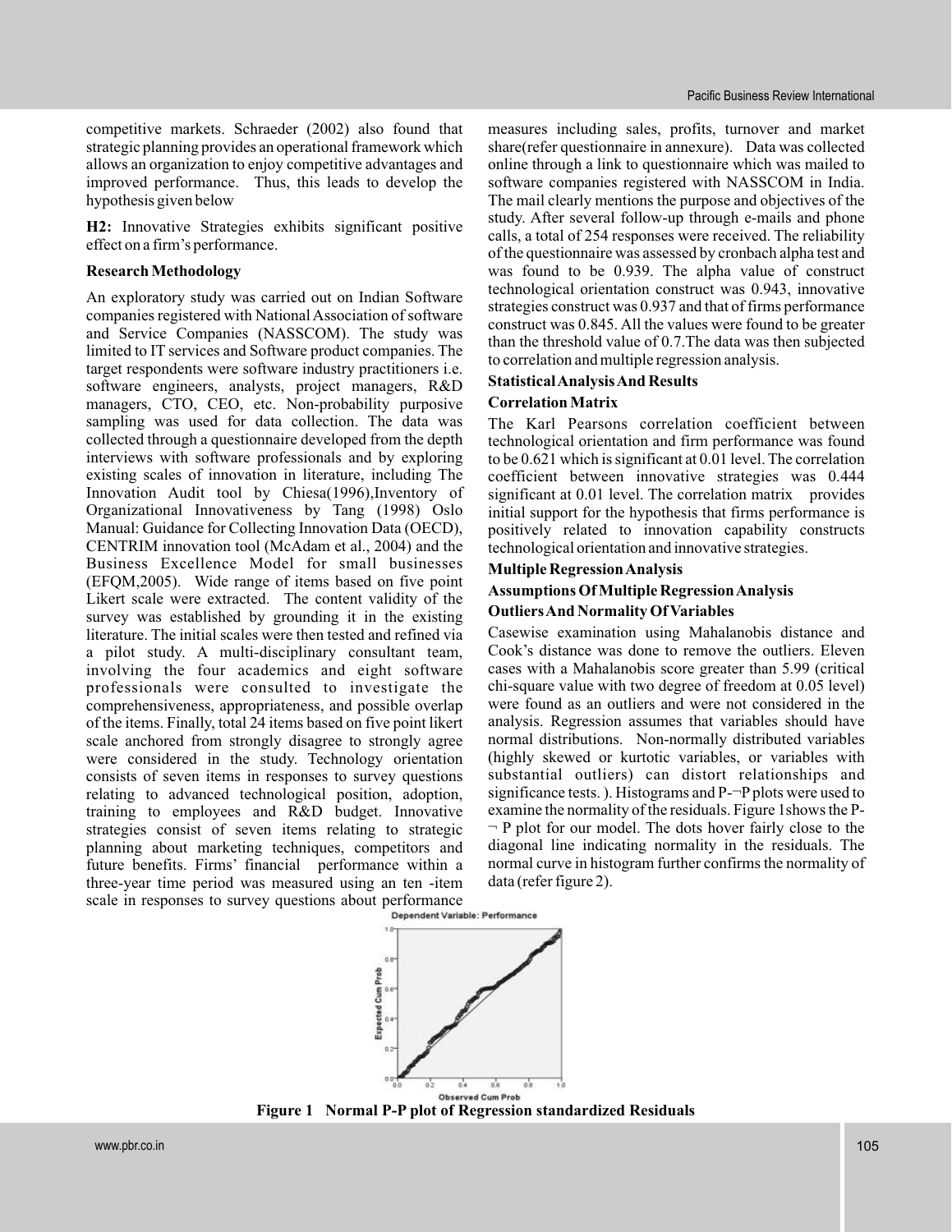### **LinearityAnd Homoscedasticity**

Linearity and Homoscedasticity are important assumptions of multiple regression to be examined. Standard multiple regression can accurately estimate the relationship between dependent and independent variables if the relationships are linear in nature. If linearity is violated all the estimates of the regression including regression coefficients, standard errors, and tests of statistical significance may be biased (Keith, 2006).

Homoscedasticity means that the variance of errors is the same across all levels of the independent variables. When the variance of errors differs at different values of the independent variables, heteroscedasticity is indicated. According to Berry and Feldman (1985) and Tabachnick and Fidell (2001), slight heteroscedasticity has little effect on significance tests;





however, when heteroscedasticity is marked it can lead to serious distortion of findings and seriously weaken the analysis.

Heteroscedasticity and non -linearity is examined using a plot of standardized residuals against standardized predicted values. This graph should look like a random array of dots and if the graph funnels out then that is a sign of heteroscedasticity and any curve suggests the existence of nonlinearity. The scatter diagram is represented in figure 3. It can be observed that the points are randomly and evenly dispersed throughout the plot. This pattern is indicative of a situation in which the assumptions of linearity and homoscedasticity have been met.



#### Dependent Variable: Performance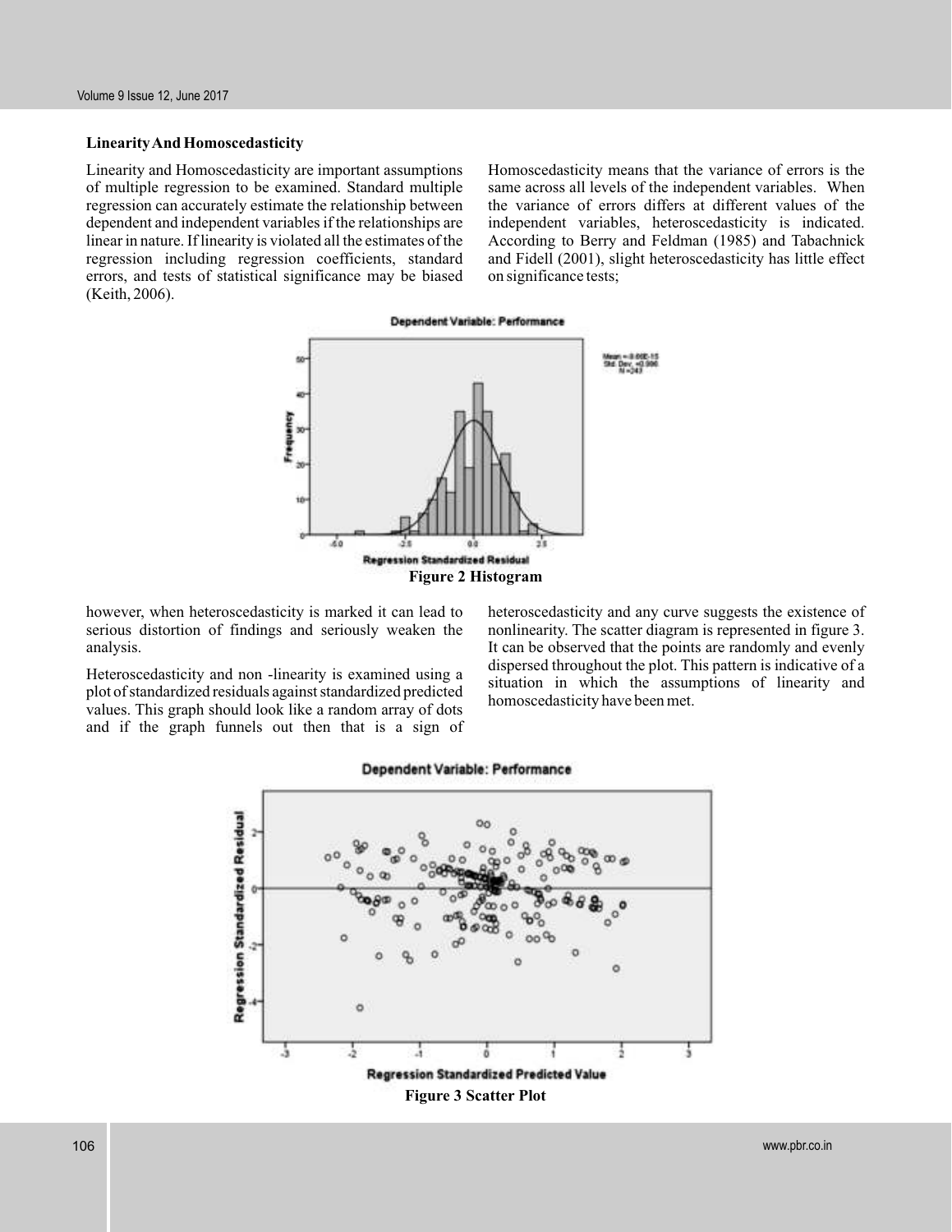### **Independence Of Errors**

The Durbin-Watson value informs about whether the assumption independence of errors is defensible i.e there is no autocorrelation of error terms. The D-W value from 0-4 is acceptable and closer to 2 is better and in this study the statistic is 2.207 (refer annexure 1-Model summary). The statistic value confirms that the assumption of independence of errors is tenable.

### **Multicollinearity**

Another important assumption is multicollinearity which occurs when two or more independent variables in the study are highly correlated with each other. This leads to problems with understanding which independent variable contributes to the variance explained in the dependent variable, as well as technical issues in calculating a multiple regression model. Statistical software packages include collinearity diagnostics that measure the degree to which each variable is independent of other independent variables. The Tolerance Value and Variance Inflation Factor (VIF) help in detecting multicollinearity. The Tolerance Value of technological orientation and firm performance was 0.763 and the Variance Inflation Factor (VIF) was 1.1310 (refer annexure 3-coefficients). When the tolerances are close to 0, there is high multicollinearity and the standard error of the regression coefficients will be inflated. Variance Inflation Factor (VIF) greater than 3 is usually considered problematic. In the present study, the values are in acceptable region and thus, indicate no multicollinearity.

### **Model Summary**

The stepwise multiple regression analysis was run using SPSS (Statistical Package for services and solutions) 16.0 version. The innovation capability constructs technological orientation and innovative strategies were considered as independent variables or predictors where as the firm performance is considered to be independent variable. The regression model produced R square of 0.351which was statistically significant with F value 64.877, df (2, 240) and p<0.05 (refer annexure 1-Model summary). The results indicate that technological orientation and innovative strategies can account for 35.5% of variance on firm performance. The results of regression analysis are shown in the annexure. Since all the assumptions of multiple regression analysis are confirmed thus our model is acceptable and can be used for future predictions.

### **ResultsAnd Discussion**

The beta value (standardize coefficients β) of technological orientation was  $0.499$ , t=2.669 and p<0.05 (Annexure 3). The hypothesis H 1 is accepted which confirms that technological orientation exhibits positive significant relation with firm performance. Technologically-oriented firms devote their resources to acquiring new and advanced

technologies and developing new processes, products and services, although, the rate of technological changes within the software industry might affect their technological adoption and/or development Gao et.al.(2007). Gatignon and Xuereb (1997) also found positive relationships between technology orientation and business performance in their study. The importance of technology orientation to innovation has been long recognized, but the relationship between technology orientation and business performance has been given only minimal attention in the literature (Humphreys et.al, 2005; Voss and Voss, 2000). Firms that have a high technology orientation gain better business performance when technology changes rapidly because they are able to introduce new processes, products and services to satisfy customer needs (Hamel and Prahalad, 1994). Technologically-oriented firms that combine customervalue innovation with technological innovation have an increased chance of enjoying sustainable profit and performance (Gatignon and Xuereb,1997).

The standardize coefficients β for Innovative strategies was 0.159, t=8.377 and  $p \le 0.05$  (annexure 3). The hypothesis H 2 is accepted which confirms that Innovative strategies exhibits positive significant relation with firm performance. The results are supported by studies of Forbes and Seena (2006), Mazzarol, et. al.(2009), and Kantabutra (2008) confirm that a business mission and vision statement enhances business performance as it guides in decisionmaking, and motivates and inspires personnel. A study by Dincer et al. (2006) on strategic planning of Turkish firms confirms the importance of time horizon of strategic planning in contributing to business performance. Kraus et al. (2006) affirms that formalised strategic plans help a business to achieve goals and to grow.

### **Conclusion**

This study examines the impact of the technology orientation and innovative strategies on the business performance of Indian software companies. The findings of the study support both the hypotheses and reveal that technology orientation and innovative strategies has a significant positive effect on business performance. Based on the findings, a number of outcomes can be offered regarding the role of technology orientation, innovative strategies and firm performance within the software companies. It is important for a firm to evaluate their competitive strategies and incorporate innovation at the organizational level and in their activities in order to achieve better business performance (Vossen,1998). A firm can use different technologies to internally create a new and better process, product or service for the market that it is centered on the innovation outcomes (Myers and Marquis,1969).

Firm performance is related to the ability of the firm to gain profit and growth in order to achieve its strategic objectives. Software industry has a different structure as compared to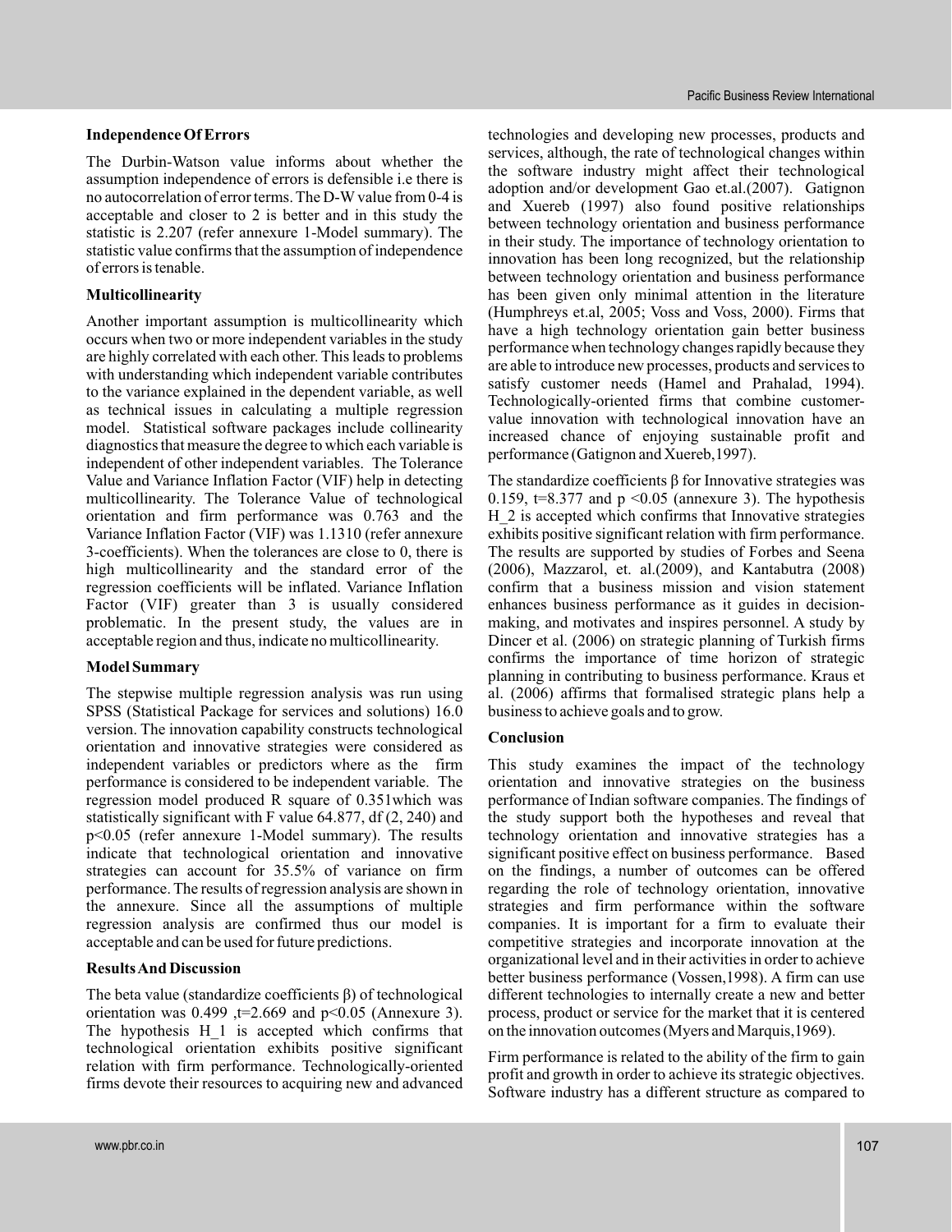other industries, product design and development is an important topic for this industry. According to the result, technological orientation is more effective factor of firm performance. The support of technology in innovation activities of the firms play important role in improving their financial performance. Innovation capability is the result of the interplay between actions taken in relation to competitive forces that allow the firm to adapt to the external environment, thereby integrating the efficiency and effectiveness. Innovative strategies provide firm more flexible organizational structure that facilitate. Innovative firms focus on future customers and potential competitors. The strategies of firm must be future oriented to sustain the success. Firm's innovation performance depends on the opportunities provided by their external environment. Innovation capability can be used as a tool to achieve better business performance.

### **Managerial Implications**

The results conclude that increased practices of innovative strategies leads to high level of firm's financial performance. Managers of software companies need to be aware of technological changes within their industry in order to be actively involved in new product, service and process developments to innovate and survive in a changing market environment. Innovation that brought changes to the local market resulted in more economic benefits for the firms. So, managers of software companies can enhance their business performance by considering technological orientation and innovative strategies.

### **Limitations**

The research study is limited to a few facets. Illustrating these limitations will benefit future studies, when used as guidance. First, this research was based on software firms, and design of research, analysis, results and interpretation were realized by taking into account characteristics of software sector. Findings of this research could be a guide to studies, that will be made in other sectors. Taking into account other variables may affect the results. Also this study explains 35.5% of variance that belong to firm performance. This study only considered two factors namely technological orientation and innovative strategies and therefore advises that other characteristics of innovation capability should be determined and their effects on firm performance should be explored in future researches. Thirdly, the model needs to be tested on a larger dataset. With more than 500 software service companies of various specializations, sizes and turnover in India spread across the Indian sub-continent, dataset can be further increased to garner better results.

### **References**

A. Brem, K-I. Voigt, (2009). Integration of market pull and technology push in the corporate front end and innovation management-insights from the German software industry, Technovation, 29(5) 351-367.

- Adler, P.S., Shenbar, A., (1990). Adapting your technological base: the organizational challenge. Sloan Management Review, 32 (1), 25-37.
- Avlonitis, G. J., Kouremenos, A., Tzokas, N. (1994), Assessing the Innovativeness of Organizations and Its Antecedents: Project Innovstrat, European Journal of Marketing, 28(11),5-28.
- Berry, W. D., Feldman, S. (1985), Multiple Regression in Practice. Sage University Paper Series on Quantitative Applications in the Social Sciences, series no. 07-050. Newbury Park, CA: Sage.
- Besanko, D., Dranove, D., Shanley, M. (1996), The Economics of Strategy, New York: John Wiley & Sons, Inc.
- Burgelman, R., Maidique, M.A. , Wheelwright, S.C. (2004). Strategic Management of Technology and Innovation, McGraw Hill, NewYork
- Shepherd, C.,Ahmed,P.K.(2000). From product innovation to solutions innovation: A new paradigm for competitive advantage, European Journal of Innovation Management, 3(2) , 100-106.
- Calvert, J., Ibarra, C., Patel, P., Pavitt, K. (1996). Innovation outputs in European Industry, Proceedings of the EU conference Innovation measurement and policies, Luxembourg.
- Capon, N., Farley, J. U., Hulbert, J., Lehmann, D. R. (1992). Profiles of Product Innovators among large US manufacturers, Management Science, 38,157-169
- Henard, D.H., Szymanski, D.M. (2001). Why some new products are more successful than others, Journal of Marketing Research, 38, 362-375.
- Damanpour, F. (1991). Organizational Innovation: A metaanalysis of effects of determinants and moderators, Academy of Management Journal, 14(4), 555-590.
- Damanpour, F., Evan, W. M. (1984). Organizational innovation and performance: The problem of ''organizational lag''. Administrative Science Quarterly, 29(3), 392-408.
- Desai, A. B. (2000). Does strategic planning create value? The stock market's belief. Management Decision Journal, 38(10), 685-693.
- Dincer, O., Tatoglu, E., Glaister, K. W. (2006). The strategic planning process: Evidence from Turkish firms. Management Research News, 29(4), 206-219.
- Mansfield, E., Rapoport, J.,Schnee, J., Wagner, S.,Hamburger,M.(1971). Research and Innooatlon rn the Modern Corporatlon, Norton, NewYork. .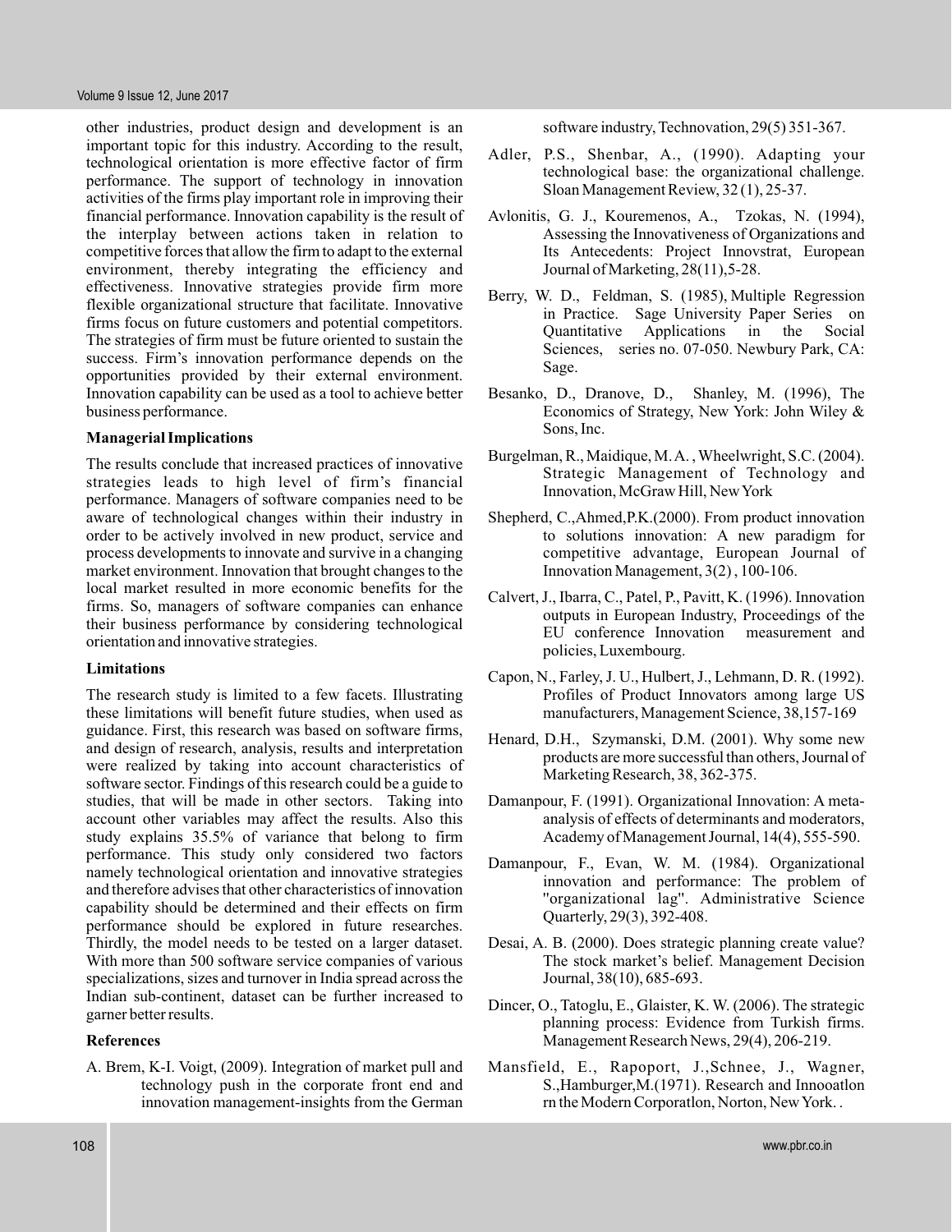- Mansfield, E.(1968). The Economics of Technological Change ,W.W. Norton and Company, NewYork.
- EFQM (2005). The Business Excellence Model for SMEs. Brussels: European Foundation for Quality Management.
- Erdener, C. B., Dunn, C. P. (1995). Organizational values and technological innovation: A cross-national comparison of corporate annual reports. International Journal of Management, 12(2), 197–203.
- Forbes, D. J., Seena, S. (2006). The value of a mission statement in an association of not-for-profit hospitals. International Journal of Health Care QualityAssurance, 19(5), 400-419.
- Voss, G.B.,Voss,Z.G.(2000). Strategic orientation and firm performance in an artistic environment, Journal of Marketing, 64(1), 67-83
- Nemet, G.F.(2009). Demand-pull, technology-push, and governmental-led incentives for non-incremental technical change, Research Policy, 38(5) , 700-709.
- Gao, G.Y., Zhou,K.Z., andYim,C.K.(2007). On what should firms focus in transitional economies? A study of the contingent value of strategic orientations in China, International Journal of Research in Marketing, 24, 3-15.
- Gatignon, H., Xuereb, J.M. (1997). Strategic orientation of the firm and new product performance. Journal of Marketing Research, 34(1), 77–79.
- Tang,H.K.(1998) .An inventory of organizational innovativeness, Technovation, 19(1), 41–51.
- Hoch, D.J., Roeding, C.R., Purkert, G., Lindner, S.K. (1999). Secrets of Software Success: Management Insights from 100 Software Firms Around the World. Cambridge, MA: HSB Press.
- Grant, J., Golawala, F.S., McKechnie,D.S. (2007).The United Arab Emirates: The twenty-first century beckons, Thunderbird International Business Review, 49, 507-533.
	- Rochwell J.R., Parttcelh, M.C.(1982). New Product Strategy: How the Pros Do It, Industrial Marketing, 49-60.
- Zhou, K.Z., Yim, C.K.B., Tse, D. K.(2005). The effects of strategic orientations on technology-and marketbased breakthrough innovations, Journal of Marketing, 69, 42-60.
- Kantabutra, S. (2008). Vision effects in Thai retail stores: practical implications. International Journal of Retail and Distribution Management, 36(4), 323- 342.
- Keith, T. (2006). Multiple regression and beyond. PEARSON,Allyn & Bacon.
- Kitchell, S. (1997). CEO Characteristics and Technological Innovativeness: A Canadian Perspective, Canadian Journal ofAdministrative Sciences,14(2),111-125.
- Klein, E. E., Dologite, D. G. (2000). The role of computer support tools and gender composition in innovative information system idea generation by small groups. Computers in Human Behaviour, 16, 111- 139.
- Kogut, B., Zander, U. (1992). Knowledge of the firm, combinative capabilities, and the
- replication of technology. Organisation Science, 3, 383–397
- Kraus, S., Harms, R.., Schwarz, E. J. (2006). Strategic planning in smaller enterprises - new empirical findings. Management Research News, 29(6), 334- 344.
- Lawrence,P.R.,Lorsch, J.W. (1967). Organization and Environment:Managing Differentation and Integration. Boston MA: Division of Research, Graduate School of Business Administration, Harvard University
- Lawson B., Samson D. (2001). Developing innovation capability in organisations: a dynamic capabilities approach. International Journal of Innovation Management,5 (3): 377–400.
- Hitt, M., Hoskisson, R., Ireland, R. (1990). Mergers and acquisitions and managerial commitment to innovation in M-form firms, Strategic Management Journal, 11, 29-47.
- Mansfield, E. (1963). Size of firm, structure, and innovation. Journal of Political Economy, 71, 556-576.
- Markides, C. (1998). Strategic innovation in established companies. Sloan Management Review, 31–42
- Martins, E. C., Terblanche, F. (2003). Building organisational culture that stimulates creativity and innovation. European Journal of Innovation Management, 6(1), 64-74.
- Mazzarol, T., Rebound, S., Soutar, G. N. (2009). Strategic planning in growth oriented small firms. International Journal of Entrepreneurial Behavior and Research, 15(4), 320-345.
- McAdam, R., Keogh, W. (2004). Transitioning towards creativity and innovation measurement in SMEs. Creativity and Innovation Management, 13(2), 126-139.
- Nambisan, S (2002). Software firm evolution and innovation orientation. Journal of Engineering and Technology Management, 19(2), 141–165.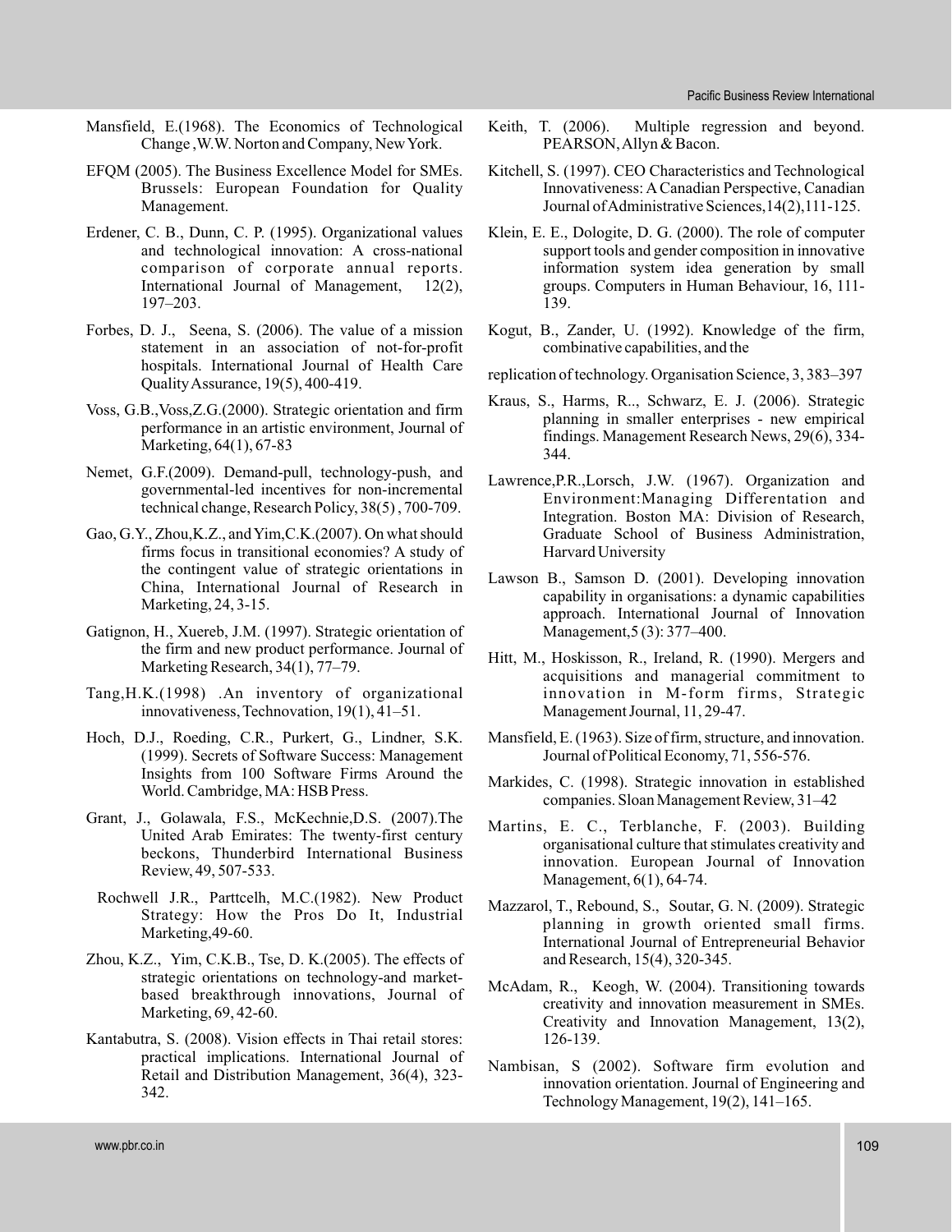- Neely, A., Filippini, P., Forza, C., Hii, J. (2001). A framework for analysing business performance, firm innovation and related contextual factors: Perceptions of managers and policy makers in two European regions. Integrated Manufacturing Systems, 12(2), 114–124.
- Nejad, J.B. (1997). Technological innovation in developing countries: Special reference to Iran, Ph.D. Thesis, University of Bradford.
- OECD (2005). Oslo Manual Guidelines for Collecting and Interpreting Innovation Data, 3rd ed. OECD Publishing.
- Oloyede, B. (2002). Research Method in Finance. Yaba. Forth Right Education.
- Humphreys, P., McAdam, R.,. Leckey,J.(2005). Longitudinal evaluation of innovation implementation in SMEs, European Journal of Innovation Management, 8(3), 283-304.
- Lawrence, P., Lorsch,J.(1967). 0rganisation and Environment,Harvard Universtty Press. Cambridge. Mass.
- Pissarra, J., Jesuino, J. C. (2005). Idea generation through computer-mediated communication: The effects of anonymity. Journal of Managerial Psychology, 20, 275-291.
- Prahalad, C.K., Hamel, G. (1990). The core competence of the cooperation. Harvard Business Review, May–June, 79–91.
- Vossen,R.,(1998). Relative strengths and weaknesses of small firms in innovation, International Small Business Journal, 16(3) , 88-94.
- Cooper, R.G.(1994). New products: The factors that drive success, International Marketing Review, 11(1) ,60-76.
- Read, A. (2000). Determinants of successful organizational innovation:Areview of current research. Journal of Management Practice, 3(1), 95-119.
- S. Myers and D.G. Marquis,(1969). Successful Industrial Innovation: A Study of Factors underlying Innovation in Selected Firms, National Science Foundation, Washington.
- Chidamber, S.R., Kon,H.B.(1994). A research retrospective of innovation inception and success: The technology push demand-pull question, International Journal of Technology Management, 9(1) 1-27.
- Saunila, M., Pekkola, S., Ukko, J. (2014). The relationship between innovation capability and performance: the moderating effect of measurement, International Journal of Productivity and Performance Management, 63 (2): 234-249
- Schraeder, M. (2002). A simplified approach to strategic planning. Practical considerations and illustrated example. Business Process Management Journal, 8(1), 8-18.
- Schumpeter, J. A. (1934). The Theory of Economic Development, Cambridge, Massachusetts: Harvard University Press
- Smith, R.F. (1974) Shuttleless Looms. In The diffusion of new industrial processes: An international study, ed. L. Nabseth & G.F. Ray, Cambridge: Cambridge university press.
- Subramanian, A., Nilakanta, S. (1996).Organizational innovativeness: Exploring the relationship between organizational determinants of innovation, types of innovations, and measures of organizational performance, Omega, 24(6),631- 647.
- Tabachnick, B. G., Fidell, L. S. (2001). Using Multivariate Statistics (4th ed.). Needham Heights, MA: Allyn and Bacon.
- Teece, D.J., Pisano, G. (1994) The dynamic capability of firms: An introduction. Industrial and Corporate Change, 3(3), 537–556
- Un, C.A. (2002). Innovative capability development in US and Japanese firms, Academy of Management Proceedings, IM El-E6.
- Watts, T., Swann, P., Pandit, N. R. (1998). Virtual reality and innovation potential. Business Strategy Review, 9(3), 45-59.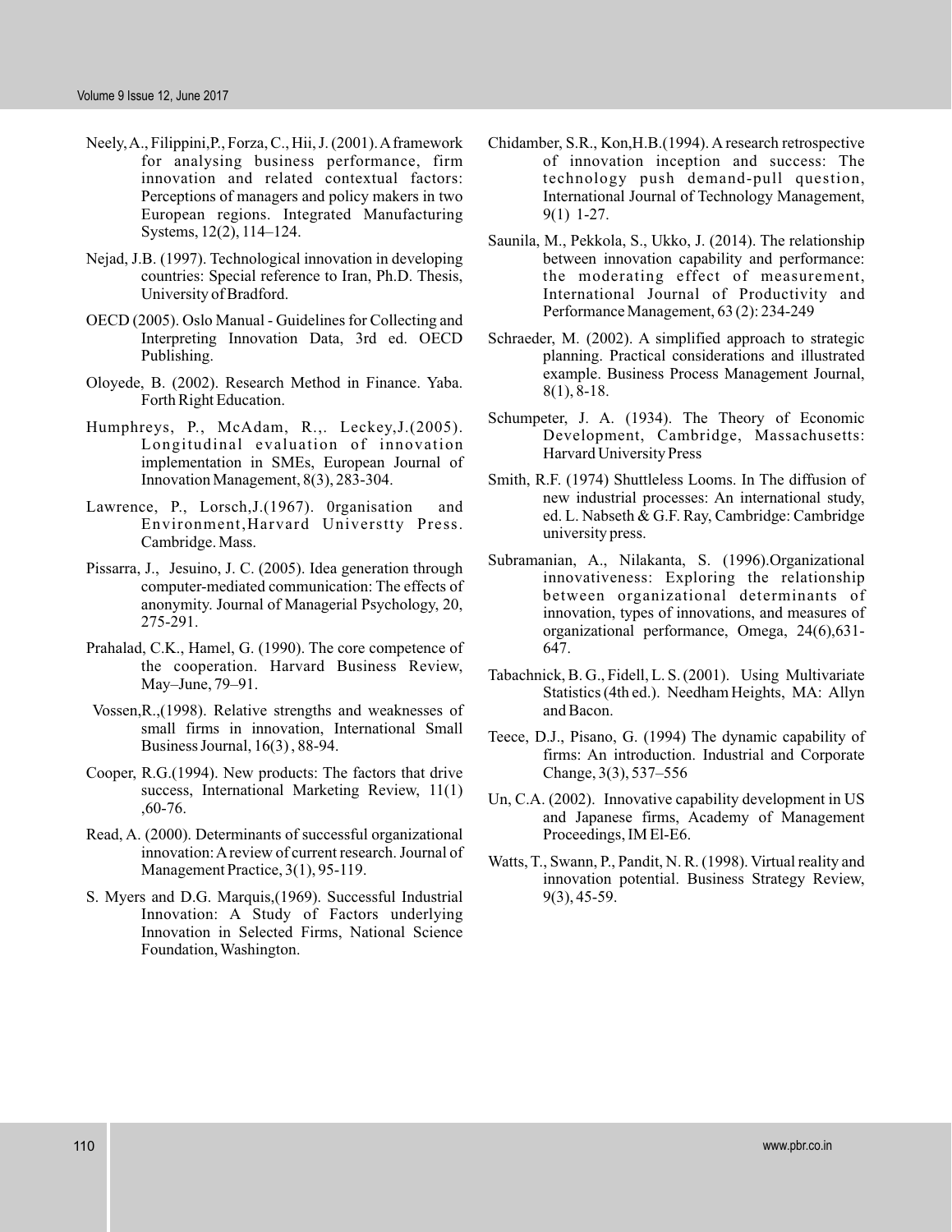| <b>Annexures</b>                       |  |  |  |  |  |
|----------------------------------------|--|--|--|--|--|
| Annexure 1: Model Summary <sup>b</sup> |  |  |  |  |  |

|       |                   |          | Adjusted R<br>Std. Error of |              | Durbin- |
|-------|-------------------|----------|-----------------------------|--------------|---------|
| Model |                   | R Square | Square                      | the Estimate | Watson  |
|       | .592 <sup>a</sup> | .351     | .346                        | .41955       | 2.207   |

a. Predictors: (Constant), TechOrt, Innovstg

b. Dependent Variable: Performance

### **Annexure 2: ANOVA<sup>b</sup>**

| Model |            | Sum of<br>Squares | Df  | Mean Square | F      | Sig.              |
|-------|------------|-------------------|-----|-------------|--------|-------------------|
|       | Regression | 22.840            |     | 11.420      | 64.877 | .000 <sup>a</sup> |
|       | Residual   | 42.245            | 240 | .176        |        |                   |
|       | Total      | 65.085            | 242 |             |        |                   |

a. Predictors: (Constant), TechOrt, Innovstg b. Dependent Variable: Performance

#### **Annexure 3 :COEFFICIENTS**

|                                    |            |              | Unstandardized | Standardized |       |                   | Collinearity     |       |
|------------------------------------|------------|--------------|----------------|--------------|-------|-------------------|------------------|-------|
|                                    |            | Coefficients |                | Coefficients |       | <b>Statistics</b> |                  |       |
| Model                              |            | B            | Std. Error     | Beta         | t     | Sig.              | VIF<br>Tolerance |       |
|                                    | (Constant) | 1.030        | .206           |              | 5.013 | .000              |                  |       |
|                                    | Innovstg   | .134         | .050           | .159         | 2.669 | .008              | .763             | 1.310 |
|                                    | TechOrt    | .619         | .074           | .499         | 8.377 | .000              | .763             | 1.310 |
| a. Dependent Variable: Performance |            |              |                |              |       |                   |                  |       |

Annexure 4: Questionnaire

### **(Strongly Disagree( SD)=1, Disagree(D)=2 ,Neutral(N)=3, Agree (A)=4, Strongly**

## **Agree(SA)=5)**

| <b>Items</b>    | <b>Details</b>                                                                                                                           | <b>SD</b> | D              | <b>NS</b> | A | <b>SA</b> |
|-----------------|------------------------------------------------------------------------------------------------------------------------------------------|-----------|----------------|-----------|---|-----------|
|                 | <b>Technological Orientation</b>                                                                                                         | 1         | $\mathfrak{D}$ | 3         | 4 | 5         |
| TO1             | A formal innovation framework is adopted for development of<br>new products/services /processes.                                         |           |                |           |   |           |
| TO <sub>2</sub> | Training is provided to the employees for developing new or<br>substantially changed products / services/ improved<br>processes/methods. |           |                |           |   |           |
| TO <sub>3</sub> | Advanced technology is used to develop new<br>products/services/processes.                                                               |           |                |           |   |           |
| TO <sub>4</sub> | New technologies are integrated rapidly.                                                                                                 |           |                |           |   |           |
| TO <sub>5</sub> | There is a tie up with the leading technology vendors.                                                                                   |           |                |           |   |           |
| TO <sub>6</sub> | A dedicated budget is spent on R&D activities.                                                                                           |           |                |           |   |           |
| TO7             | Effect of change in the environment due to new technology is<br>periodically reviewed.                                                   |           |                |           |   |           |
|                 | <b>Innovative Strategies</b>                                                                                                             |           |                |           |   |           |
| IS1             | Strategic allian ces are formed with other organizations for<br>future benefits.                                                         |           |                |           |   |           |
| IS <sub>2</sub> | Potential products that will provide competitive superiority in<br>the future are explored.                                              |           |                |           |   |           |
| IS3             | Strategies are flexible enough to respond to changes in the<br>environment.                                                              |           |                |           |   |           |
| IS4             | Proactive in introducing new product in the market                                                                                       |           |                |           |   |           |